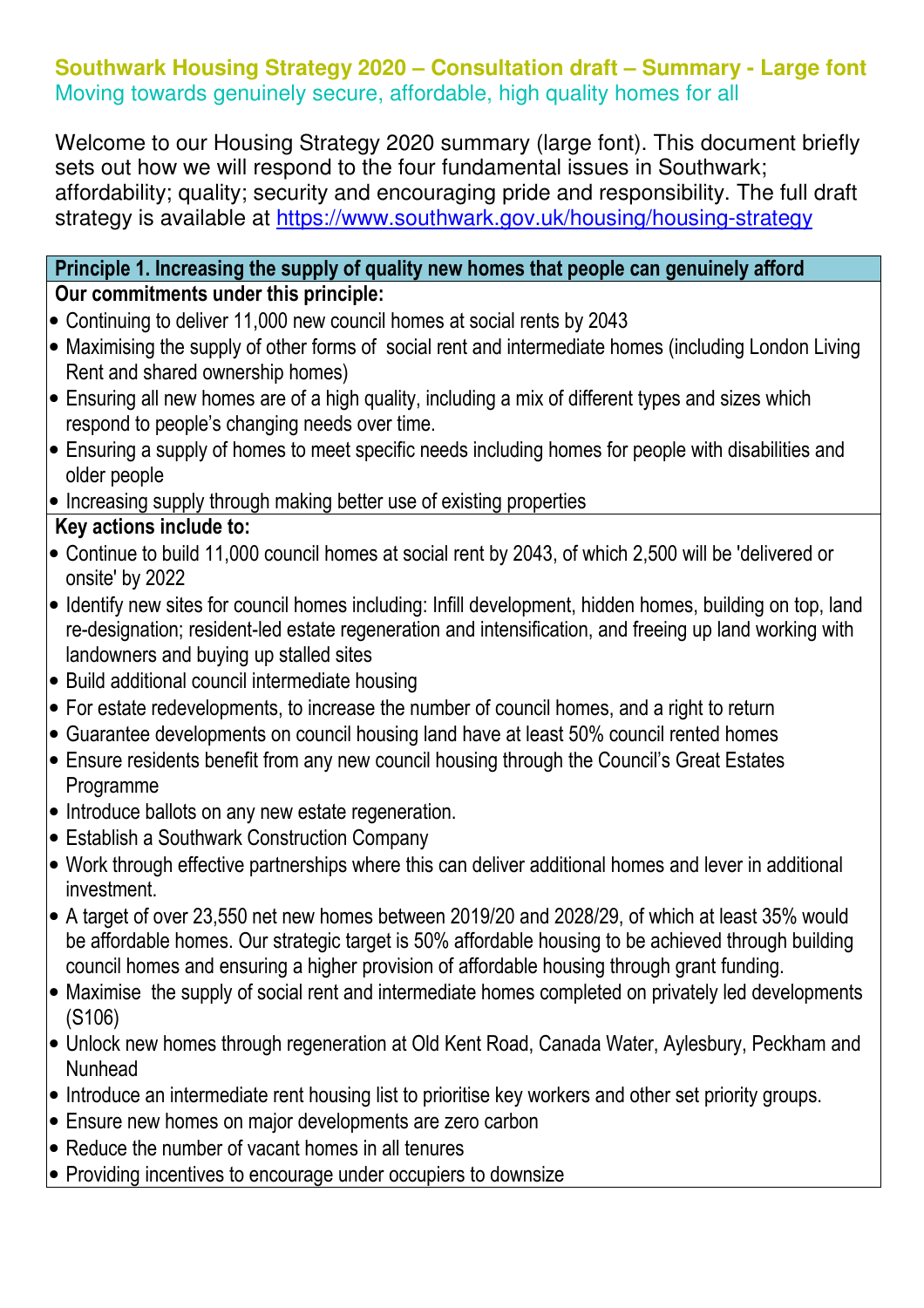### Principle 2. Demanding the highest standards of quality of homes

#### Our commitments under this principle:

- Investing in our council homes to make them fully fit for the twenty-first century.
- Delivering the Great Estates Programme
- Improving quality standards in the housing association sector
- Improving quality standards in the private rented sector

### Key actions include to:

- Deliver the Housing Investment Programme
- Develop and deliver the Heat Networks strategy
- Provide a quality kitchen and bathroom for council homes
- Implement a repairs improvement plan
- Enhance value for money in repairs and major works, and a range of repayment options for leaseholders
- Deliver the Great Estates Programme to ensure our estates are clean safe and cared for, including new Estate Improvement Plans and guarantee and commitments
- Continue our improvements to gypsy and travellers sites
- Undertake regular Fire Risk Assessments and ensure any resulting actions are completed or programmed.
- Continue to publish fire risk assessments for blocks 7 storeys and above online with others available on request.
- Quickly implement any of the recommendations that result from the tragic Grenfell Tower fire enquiry
- Maximise use of our private sector licensing schemes to improve conditions and management standards
- Ensure all HMO's comply with improved HMO standards
- Introduce new five year selective and additional licensing scheme to start in 2021
- Work with campaign groups and households in temporary accommodation to form a Renters Union
- A zero tolerance approach to landlords where the health and safety of residents are put at serious risk and cracking down on rogue landlords and lettings agencies.
- Work in partnership with landlords, providing a range of advice, support and incentives for good landlords. I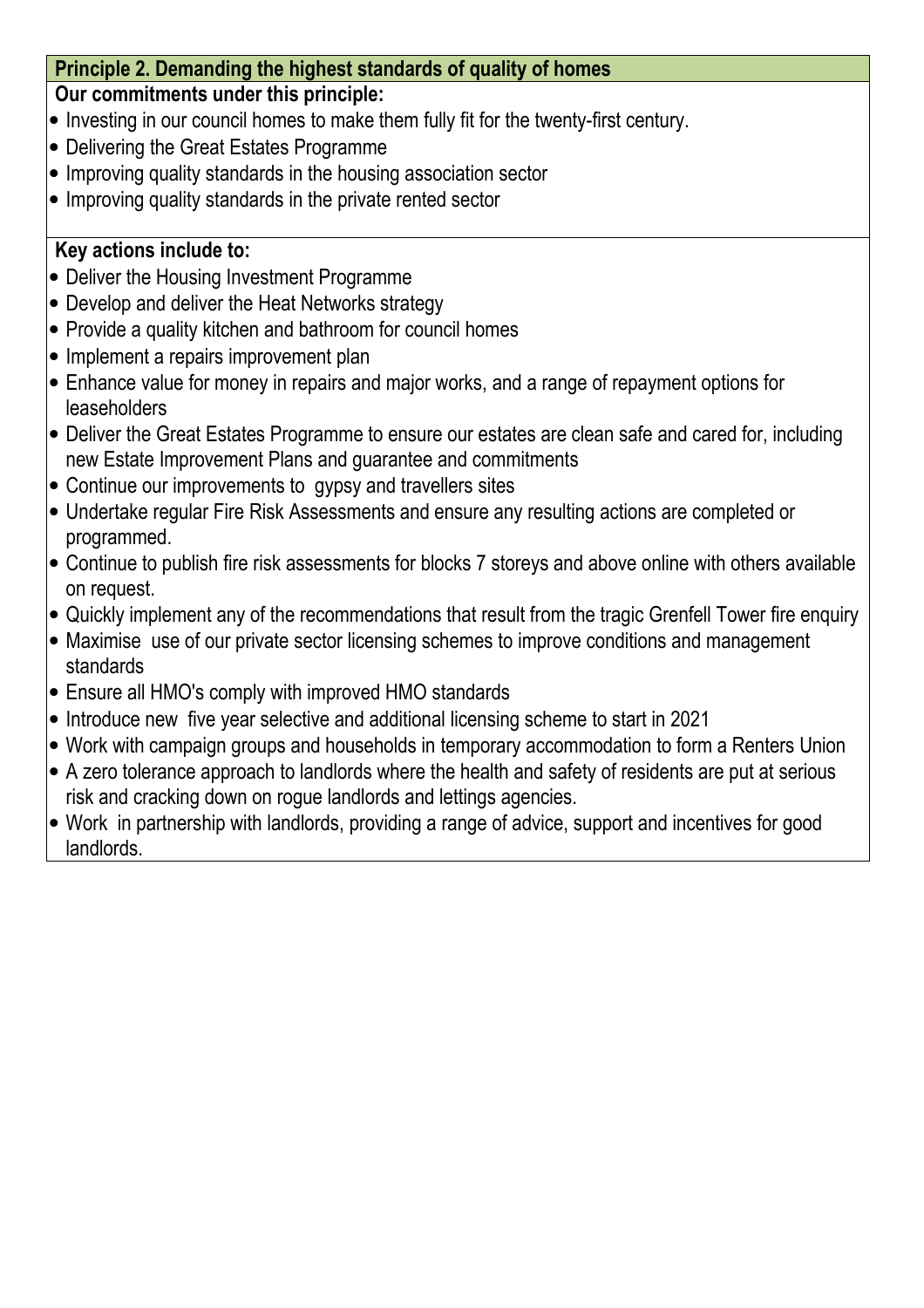## Principle 3. Ensuring housing provides security and support to meet housing needs and to help improve the health, wellbeing and economic resilience of residents.

## Our commitments under this principle:

- Increasing security of tenure for residents in the borough
- Connecting residents to the services and support they need across health, education, training, employment and financial advice
- Supporting residents with specific needs to live as independently as possible for as long as possible in their own communities
- Preventing homelessness wherever possible, with a focus on finding long term sustainable housing solutions, and minimising use of temporary accommodation

#### • Working in partnership locally and across London to bring an end to rough sleeping in Southwark Key actions include to:

- Continue to offer and encourage secure lifetime tenancies
- Lobby with the Mayor of London to reform private sector tenancies, including an end to no fault evictions
- Provide targeted housing management and support to those people with particular needs and requirements to ensure they can live as independently as possible
- Co-locate, and provide online, advice services for quick and easy access to financial advice, debt counselling and support.
- Coordinate an approach to fuel poverty
- Support residents into jobs and apprenticeships
- Improve access to disabled facilities grants and funding opportunities
- Deliver a handypersons and adaptations service
- Deliver additional extra/flexi care housing
- Improvements and service upgrades to sheltered housing
- Provide alternatives to residential care for adults and young people with learning disabilities, physical disabilities and mental health issues so they can live independently
- Improve the Supported Housing Hostels service to improve the life chances of vulnerable tenants.
- Improve coordination with partners to prevent homelessness through the 2018-22 Homelessness Strategy Action Plan
- Minimise use of temporary accommodation and keeping families out of bed and breakfast style accommodation
- Provide tenancy sustainment support services
- Work with schools and colleges to engage children and young people around housing and homelessness
- Work with voluntary agencies via the Homelessness Forum
- Work with housing associations to minimise evictions
- Ensure that victims of domestic abuse and their children can remain safe in their homes
- Jointly commission schemes for young people at risk of homelessness, on the edge of care and leaving care.
- Ensure that no one new to the streets sleeps rough for a second night, no one lives on the streets of Southwark and rough sleeping is minimised
- Increase the number of people assisted via the 'Routes Home' service" to support non-UK nationals that sleep rough.